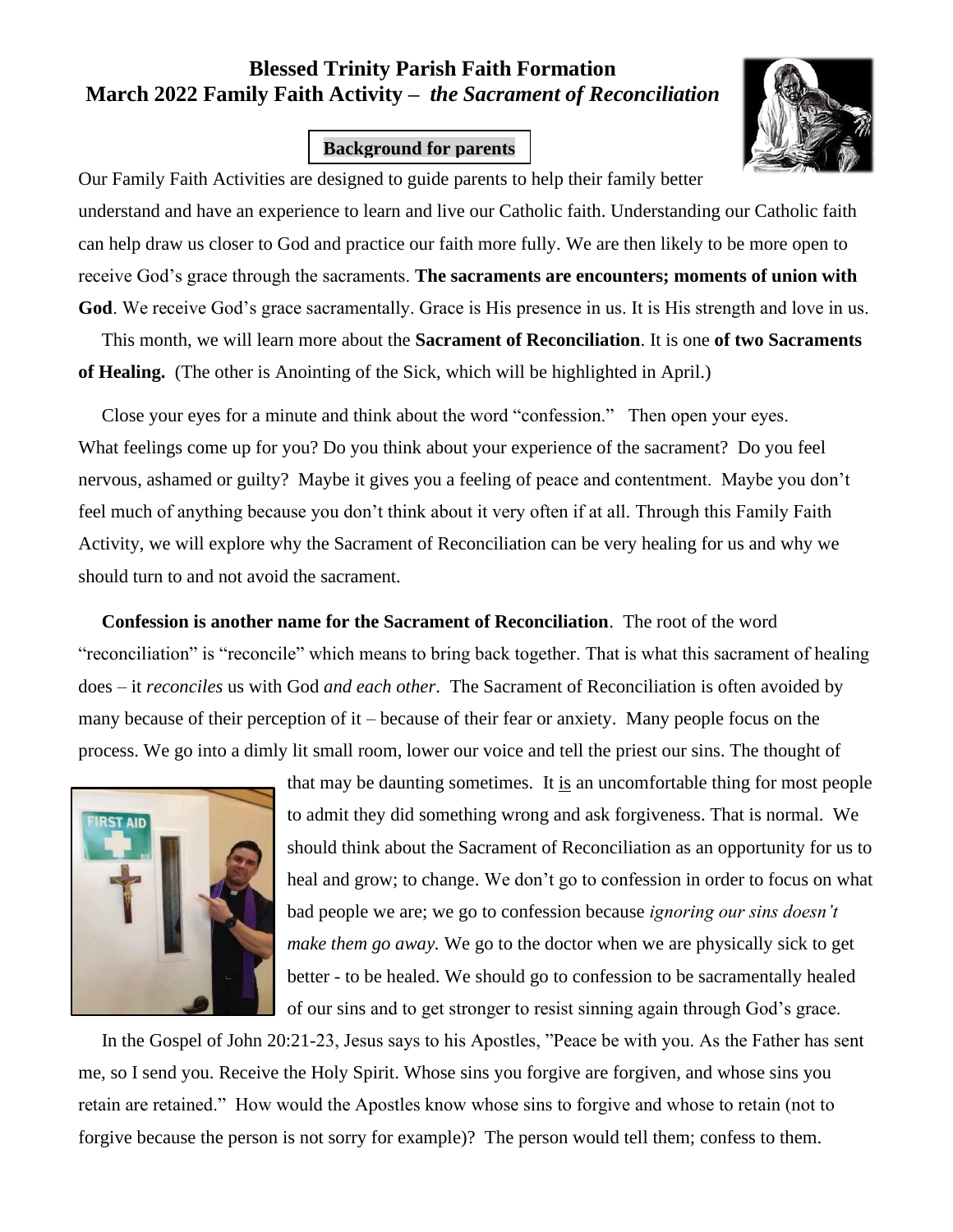Jesus gave the Apostles the authority to absolve (forgive) sinners in His name. For the next generation, the Apostles passed on that mission to others, and on and on in an unbroken line to the priests of today.

Why would Jesus do this? God's love is unconditional. "His mercy endures forever" ~ Psalm 118:29.

God knows that our sins hurt us and our relationship with Him *and* each other. He gave us the Sacrament

of Reconciliation to heal our hurts and ultimately be close to Him and live with him forever.

(Adapted from *Forgive and Forget* by Susie Lloyd)

**Did you know??** The priest to whom you confess your sins is bound by the *"Seal of Confession*?" This means he cannot and will not tell anyone what you tell him in your confession.

## **Talk about it…**

Using the "Background for Parents" above, talk to your children about the healing we can receive through the Sacrament of Reconciliation. You may read it together with your older children and they will be able to understand. You may have to simplify it for your little ones to understand. Talk about examples of forgiveness in your own family and how you felt in that situation. Use specific examples if possible. Then move on to talk about where and how we receive the sacrament below.

## **Where do we receive the Sacrament of Reconciliation?**



Most Churches have a separate space for celebrating the Sacrament of Reconciliation. It is called a "confessional." In most confessionals, you can sit face to face and talk with the priest or you may kneel or sit behind a screen and the priest does not see you. While it may take some extra courage to sit face to face, this is a more open way for the priest and the "penitent" (the one confessing) to talk to each other.



We can receive the Sacrament of Reconciliation any time. Parishes have

scheduled times to go to the sacrament when one or more priests are in the confessional/s. Or you may call a parish office and schedule a time for the priest to hear your confession. Before you go, spend some time to prepare your mind and heart to make a good confession.

#### **How do we receive the Sacrament of Reconciliation?**

**Examining our conscience** is the first step in preparing for the Sacrament of Reconciliation. Our conscience is God's gift that helps us know right from wrong.

When we examine our conscience, we ask ourselves whether or not we have loved God, others and ourselves. We think about things we have done and whether they were right or wrong. God's gave us the Ten Commandments to follow to keep us on the right path. We can think about how we might not have followed these commandments. **Examining our conscience helps us to know and be sorry for our sins.** 

**Contrition** is being *sorry* for our sins *and firmly intending* not to sin again. To genuinely ask for forgiveness we need to be sorry for what we did. And we need to try our very hardest not to keep doing the same things wrong.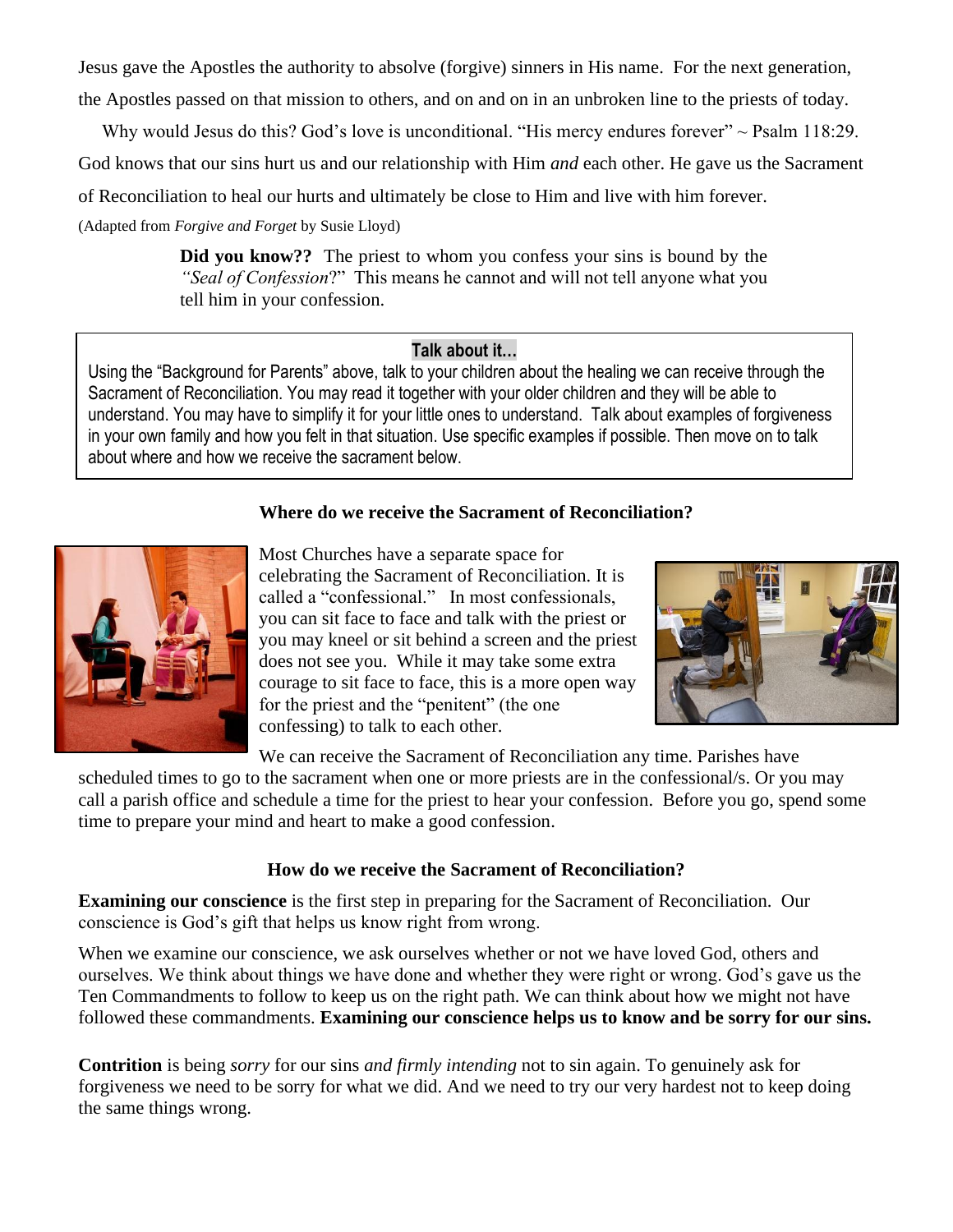**Confession** is telling our sins to the priest**.** To begin our confession, we say, "Bless me Father, for I have sinned." And we say how long it has been since our last confession. The priest may talk about ways we can love God and others better.

The priest then gives a **penance to us.** This is a prayer or action that shows we are sorry for our sins. Accepting penance shows that we are willing to change the way we live.

**We pray an Act of Contrition** (also called an Act of Sorrow) to tell God we are sorry for our sins and we will try not to sin again.

"My God I am sorry for my sins with all my heart. In choosing to do wrong and failing to do good, I have sinned against you whom I should love above all things. I firmly intend, with your help to do penance, to sin no more and to avoid whatever leads me to sin. Our savior Jesus Christ suffered and died for us. In his name, my God, have mercy. Amen."



**We receive Absolution.** This is God's forgiveness of our sins through the actions and words of the priest.The priest extends his hand and makes the sign of the cross over us saying, "Through the ministry of the Church may God give you pardon and peace, and I absolve you of your sins in the name of the Father, and of the Son and of the Holy Spirit." We should make the sign of the cross.

After we leave the confessional, we kneel down and say our penance and say a prayer thanking God for his mercy and forgiveness.

*Always remember that through the Sacrament of Reconciliation, we receive God's healing mercy, forgiveness and His grace. Through this sacrament, we are strengthened by God to turn away from sin. We should turn to this sacrament often.*

## **March Family Faith Activity – asking for forgiveness, turn away from sin and** *grow*

 In this activity, we hope you will experience the love of God and each other as you talk together about the healing power of forgiveness, turning away from sin and growing closer to God and each other.

 **Together, either read the parable** (a story Jesus told to teach a lesson) of the Prodigal Son in your Bible in **Luke 15:11-24** or read it here Luke 15:11-24 NIV - [The Parable of the Lost Son -](https://www.biblegateway.com/passage/?search=Luke%2015%3A11-24&version=NIV) Jesus - Bible **[Gateway](https://www.biblegateway.com/passage/?search=Luke%2015%3A11-24&version=NIV)** 

**OR watch this video** of the Parable of the Prodigal Son. *We suggest watching the video for younger children to better understand the story.* [The Parable of the Prodigal Son -](https://www.youtube.com/watch?v=BTiiJVt_Qek) Biblical Stories - YouTube

#### **Talk about it…. Share your thoughts with each other by answering these questions:**

Do you see yourself in any of the characters in the story? Which one(s)? Why? What does that tell you about yourself?

How comfortable, or uncomfortable, are you with that? Why? What point do we think Jesus is trying to make with this story? What is the point of the story for us as a family, do we think? Why is that?

How might the point of the Prodigal Son parable move us as a family to change how we act toward each other? Could it help us to grow closer as a family? How?

**Parents, use this opportunity to talk about some of the hurts you may be experiencing in your family. While you might not resolve them fully at this time, it could be the beginning of healing and growing.**